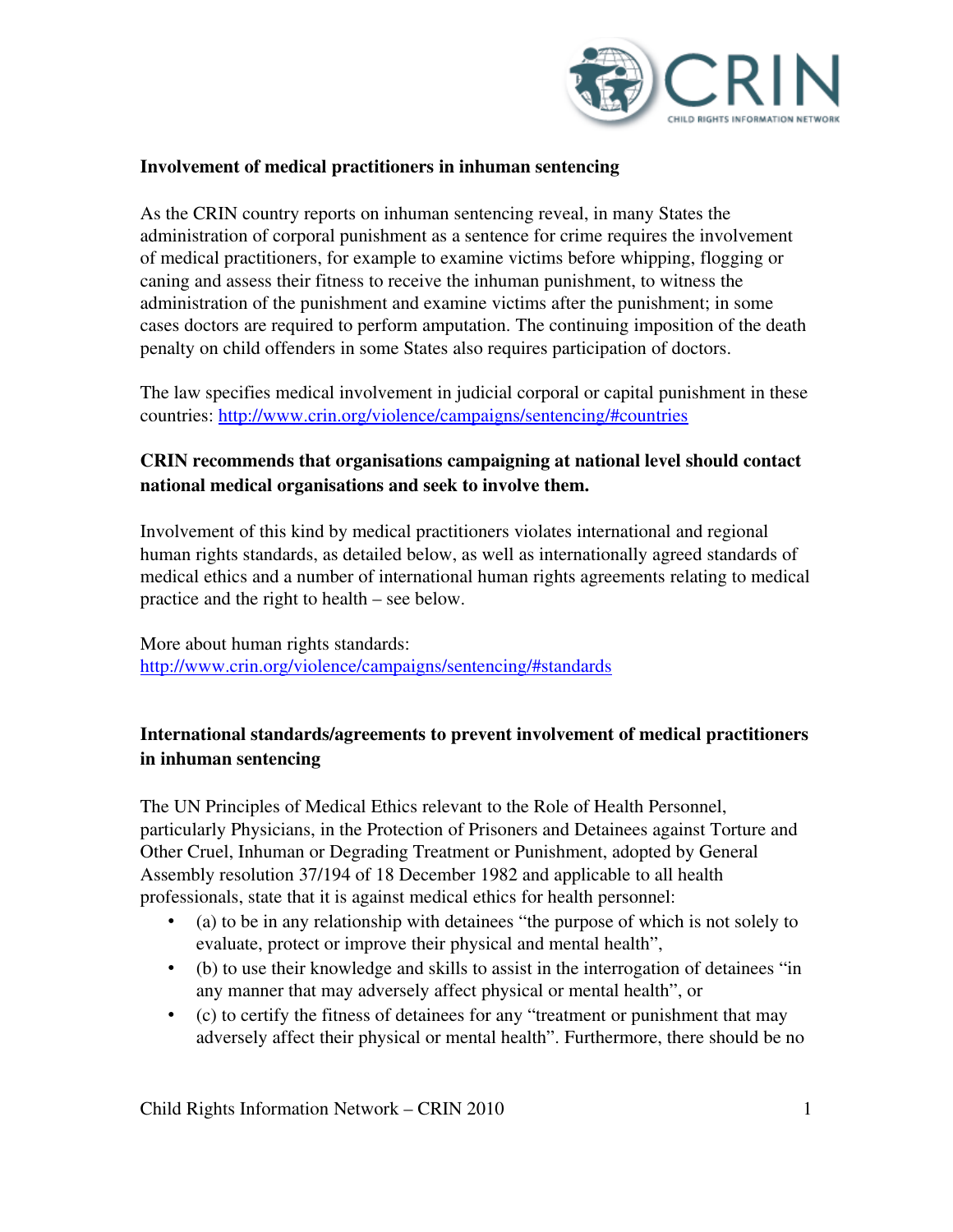derogation from these principles on any ground. <http://www.un.org/documents/ga/res/37/a37r194.htm>

The 1975 Declaration of Tokyo, adopted by the  $29<sup>th</sup>$  World Medical Assembly (WMA), is a set of ethical standards which prohibit doctors from participation in, or being present during, torture or other cruel, inhuman or degrading treatment and from providing the knowledge to facilitate such acts. The 1997 Declaration by the WMA in Hamburg (adopted by the  $49<sup>th</sup>$  World Medical Assembly) was intended to unite the profession to support doctors who refuse to participate, or to condone, the use of torture and other forms of cruel, inhuman or degrading treatment. A further WMA resolution on the

Responsibility of Physicians in the Documentation and Denunciation of Acts of Torture or Cruel or Inhuman or Degrading Treatment was adopted by the WMA General Assembly in Helsinki in 2003 and amended by the WMA General Assembly in Copenhagen, October 2007

[http://www.wma.net/en/30publications/10policies/t1/index.html.](http://www.wma.net/en/30publications/10policies/t1/index.html) These were all reaffirmed by the 2009 World Medical Association Council in Tel Aviv, May 2009 [http://www.wma.net/en/30publications/10policies/30council/cr\\_8/index.html.](http://www.wma.net/en/30publications/10policies/30council/cr_8/index.html)

The International Conference on Islamic Medicine in Kuwait in 1981 stated: "Health is a basic human necessity and is not a matter of luxury…. [The doctor] should be an instrument of God's mercy not of God's justice, forgiveness and not punishment, coverage and not exposure…. The medical profession shall not permit its technical, scientific, or other resources to be utilised in any sort of harm or destruction or inflicting upon man of physical, psychological, moral, or other damage … regardless of all political or military considerations."

Many national medical associations oppose medical participation in corporal punishments and recommend that doctors do not participate in such punishments. As the British Medical Association has stated: "From a medical perspective, it is important to acknowledge that facilitating deliberate physical injury or execution contravenes the traditional codes of medical ethics of all cultures.

The BMA, like many other medical associations, has firmly taken the view that where societies insist on carrying out corporal or capital punishment, it is not the role of doctors to assist, even if their participation would reduce the suffering of the condemned.

Medical ethics are distinct from matters of law. Doctors should not consider it acceptable to breach standards of professional ethics simply because legislation permits, or even appears to require them to participate in, such forms of punishment. Logically, the ethical reasons underpinning international condemnation of medical participation in illegal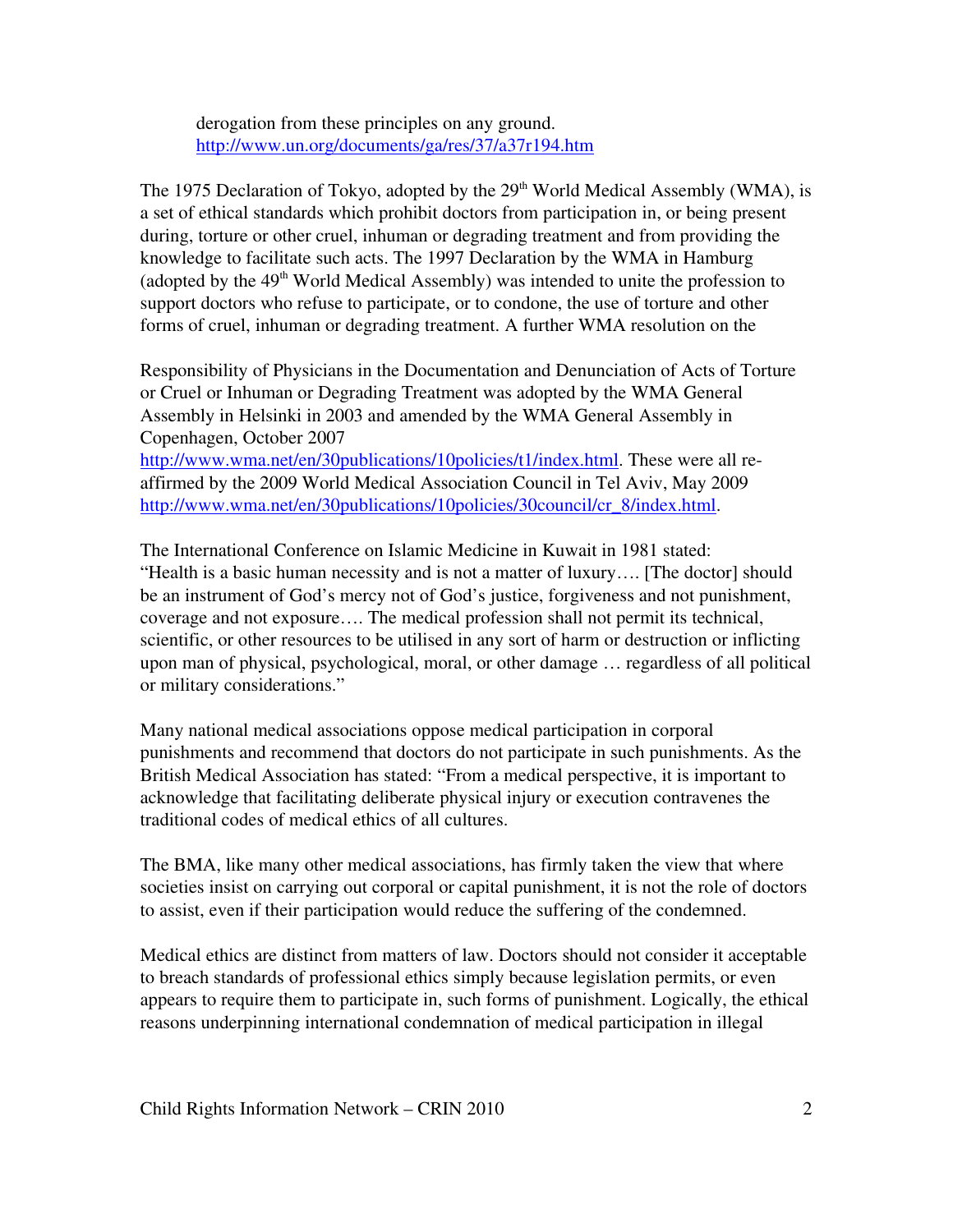torture or killing apply equally to medical participation in the same acts when they are legally endorsed."<sup>[1](#page-2-0)</sup>

In its 2006 report "The Medical Profession and Human Rights: handbook for a changing agenda," the BMA states on capital and corporal punishment:

"The BMA welcomes the trend to limit the application of capital punishment. The BMA believes that active involvement of doctors in carrying out the death sentence is unethical. The BMA recommends that all medical associations should adopt resolutions condemning active medical involvement in application of this punishment.

"In the BMA's opinion, certification of death is part of normal medical duties and that this extends to death by judicial execution. The BMA strongly recommends that, where judicial executions are carried out, certification of death should take place away from the site of execution and several hours after it so that there is no doubt about life being extinct.

"The BMA does not consider that giving forensic medical evidence to help determine guilt or innocence at a capital trial is different in substance from giving evidence for such purposes at other trials and therefore believes that giving evidence of fact is non-problematic. The BMA remains concerned that medical speculation about future dangerousness might well be highly unreliable and lacking scientific basis and considers that doctors should not be involved in assessing whether a prisoner should be executed or not.

"Some forms of corporal punishment inflict grave suffering or disability. Punishments such as amputation are not only cruel but seriously and permanently hinder individuals' ability to provide for themselves and for dependent relatives and so contribute to an under-class of destitute and marginalised people. The medical profession should not only oppose such punishments but exercise an educative influence over such policies which affect the health of society.

"The BMA is opposed to doctors certifying people fit for corporal punishments or execution. It calls upon other associations to campaign to remove such requirements from legislation. In the meantime, the reality in many countries, however, is that the task cannot be avoided. If doctors play such a role, it is important that they, and their professional bodies, ensure that poor health of prisoners qualifies for commutation of such sentences rather than simply postponement."

<span id="page-2-0"></span><sup>&</sup>lt;sup>1</sup> Chapter 7, p.170